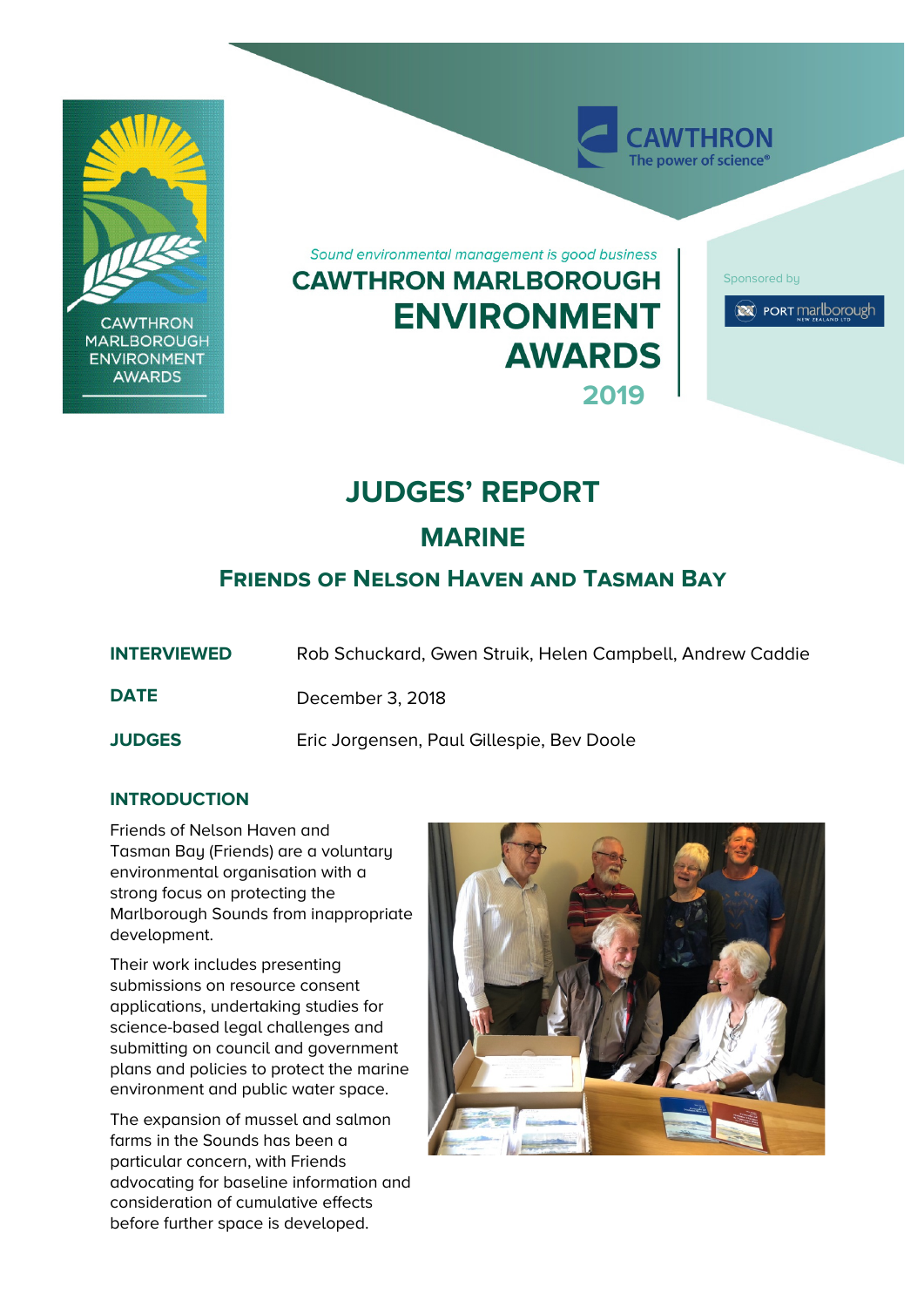With limited resources, Friends are strategic in the cases they take on. They get involved when important landscape and ecological values are at stake, and where there is an opportunity to establish legal precedent.

The judges of this Award were impressed at the group's principled, science-based approach, tenacity and level of success with very limited resources.

#### **GENERAL INFORMATION**

Friends of Nelson Haven was formed in 1973 sparked by community opposition to plans to reclaim a large part of Nelson Haven Estuary for industrial and residential development. They stopped the reclamation and have since grown into an environmental organisation focused on caring for and protecting the coastal marine environment in Nelson and Marlborough.

Friends has 100 members with a committee of six. Rob Schuckard, from Taipare Bay near French Pass, is the committee member leading the work in the Marlborough Sounds. Priorities are to safeguard water quality, marine life, habitats and landscapes for future generations.

The group takes a strategic approach in assessing development applications lodged under the Resource Management Act, particularly expansion of aquaculture. Criteria for taking on a case include the potential impact on the coastal environment and whether there is the opportunity to create case law.

These are time-consuming cases, especially if decisions are appealed to the Environment Court or higher up the legal system. Funding is always tight, relying on generous donations, the Environmental Legal Assistance fund and pro bono or affordable rates for legal and other professional services.

Over the decades, committee members put in thousands of unpaid hours preparing cases, commissioning independent reports and writing submissions. Friends' modus operandi is to present well researched, science-based evidence with an emphasis on a precautionary approach.

This voluntary effort is devoted to protecting the environment, particularly public water space and landscape values, and the unpaid nature of this work is often in contrast to resourced applicants seeking development.

Based on their approach of reasoned scientific evidence and sound legal argument, Friends have successfully challenged applications in the Environment Court and beyond. Some of these cases have taken many years to reach a final conclusion and tenacity has become a hallmark of the group. They have been involved in about 30 applications for marine farming space in the Sounds in the past decade.

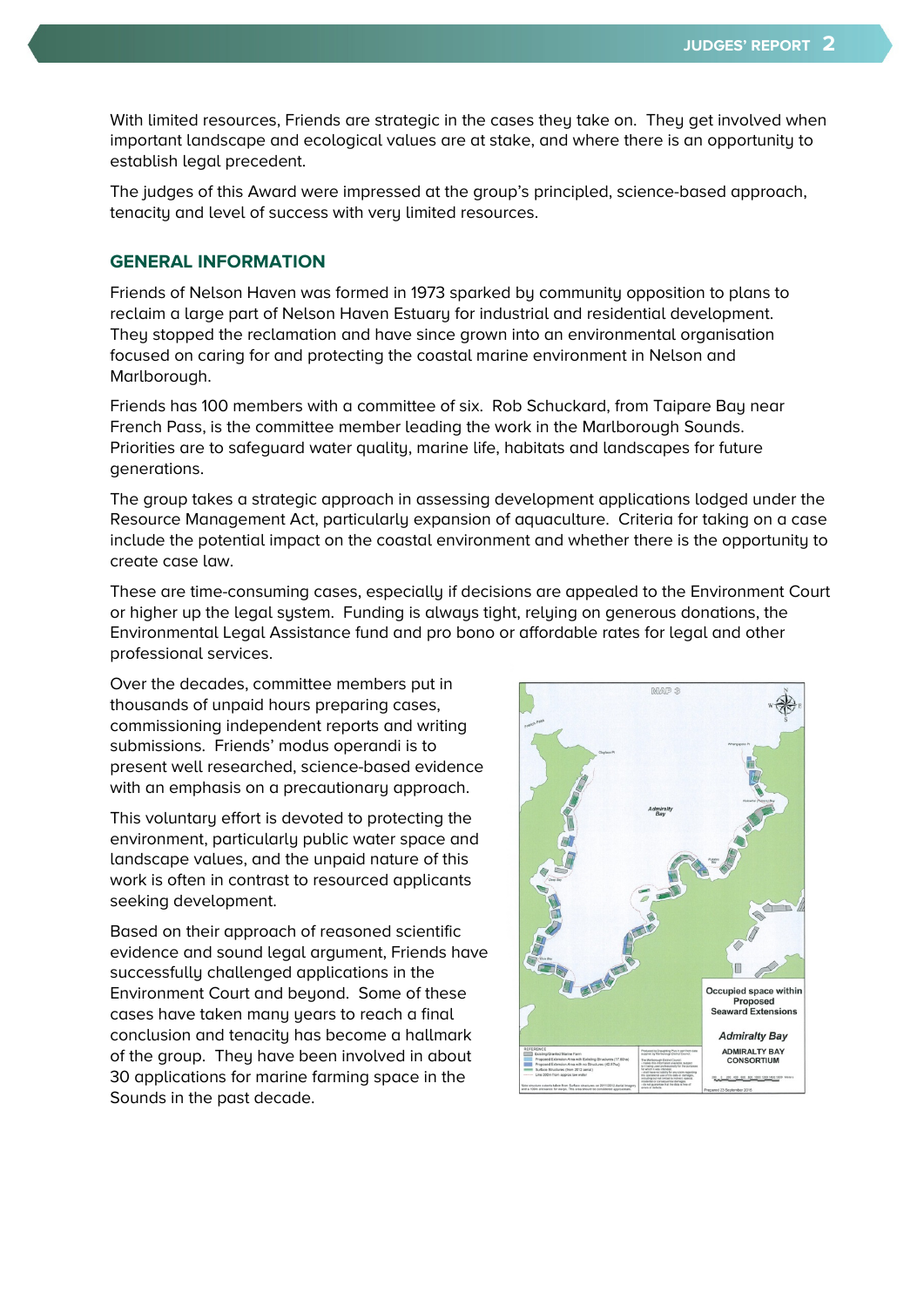Significant decisions include:

- Beatrix Bay/Davidson Family Trust: A 2014 application to add another mussel farm to the 37 farms already in Beatrix Bay. Friends and their lawyer presented evidence about cumulative effects and the impact on the rare king shag that feed in the area, and this was a key factor in the application being turned down by the Court of Appeal in 2018. It led to the formation of a working group on king shags, with Friends joining the Marine Farming Association, NZ King Salmon, DOC and the Marlborough District Council (Council) to improve understanding and protection of this iconic species.
- Admiralty Bay: In 2001, the Council granted 144ha in extensions to mussel farms in Admiralty Bay. Again, Friends were concerned about the cumulative effects on the marine environment, particularly dusky dolphins, and DOC joined their appeal to the Environment Court in 2006. Research by Texas University established that Admiralty Bay was an important feeding area for the dolphins and in 2016 the Court ruled against the mussel farm expansions. This is an example of Friends leading a case and other agencies such as DOC joining in later appeals.
- Treble Tree Holdings: An attempt to turn an experimental sponge farm consented for cancer research in the Waitata Reach into a full-scale mussel farm took 22 years of hearings and appeals. The Environment Court finally declined the application in 2018 based on the lapsing of the consent prior to the full hearing. Friends' argument was going to be centred on the threat to king shag feeding habitat and landscape values.
- NZ King Salmon: The 2012 Board of Inquiry to consider NZ King Salmon's application for nine more salmon farms in prohibited areas of the Marlborough Sounds was daunting for community environmental groups to understand and oppose. Friends joined forces with Sustain Our Sounds and their arguments centred on water quality, biodiversity and loss of landscape values. Friends were involved in preparing evidence right up to the Supreme Court hearing. The subsequent decision in 2014 resulted in six of the nine farms being declined and new case law acknowledging environmental bottom lines.

The successes were hard fought, and Friends realised early on that legal challenges are the ambulance at the bottom of the cliff and a more robust policy fence at the top of the cliff was required. This has led to a wider range of work for the group as shown below:

- Engaging in policy development for sustainable use of the Sounds through submissions to Marlborough District Council Resource Management Plans, most recently the Marlborough Environment Plan hearings on Biodiversity and Landscape
- Collaboration with other stakeholders in the Sounds, e.g. the Marine Farming Association, NZ King Salmon, the Department of Conservation and Marlborough District Council. Rob was also part of the working party that developed the NZ King Salmon Best Management Practice guidelines
- Collaboration with other community based environmental groups including Kenepuru and Central Sounds Residents Association, Forest & Bird, Marlborough Environment Centre, Sustain Our Sounds and Guardians of the Sounds. Also works with the Department of Conservation
- Communication with science providers; e.g. commissioning independent scientific reports to fill gaps in knowledge and guide decision-makers and policy processes
- Negotiation with applicant companies to secure funding for surveys to create baseline information on fish, bird and dolphin populations, e.g., Australian Worldwide Exploration oil-drilling west of D'Urville Island. Friends commissioned a template for Council on what environmental assessments need to be done for future oil drilling applications.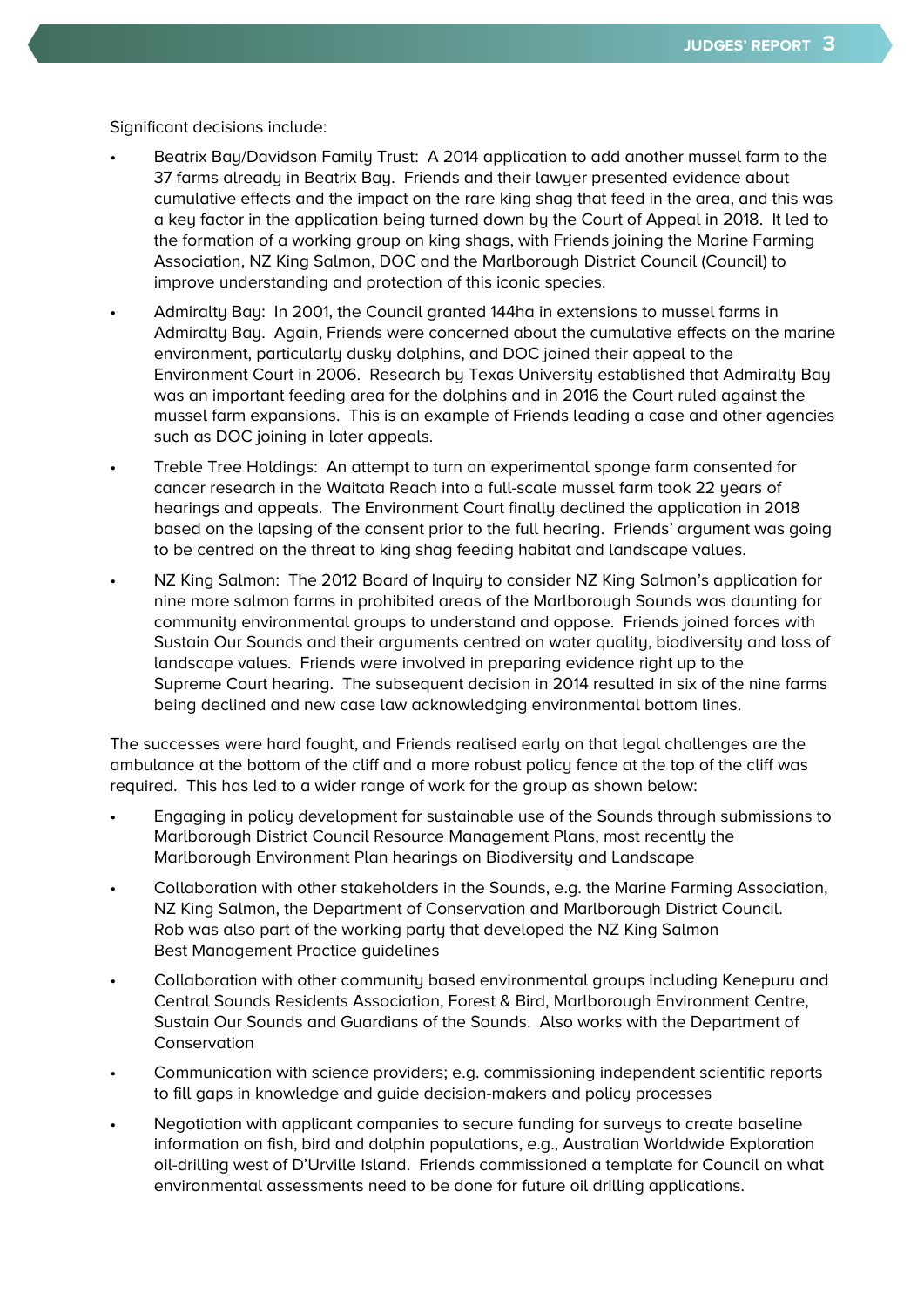These are examples of the cases that Friends take on to challenge what they consider inappropriate development in the coastal area. This work is for the public good and future generations - there is no financial benefit to their members, and often quite the opposite.

Research carried out by Friends is available on their website for others to use. This is part of their wider approach in sharing their knowledge and expertise to enable better resource management and decision-making.

They work to raise public awareness about the environment, with presentations to NMIT aquaculture students and sponsorship of a prize at the Cawthron Science Fair. Two booklets written by Michael North on the history of Friends of Nelson Haven are also available on the website and are an excellent record of the environmental battles fought over the decades. The Group is a long-standing member of the Nelson Biodiversity Forum.



Despite their achievements, Friends are an organisation that doesn't "blow their own trumpet". They were nominated for these Awards by the Kenepuru and Central Sounds Residents Association to recognise their efforts to protect the Marlborough Sounds.

### **PROBLEMS AND HOW THEY HAVE BEEN TACKLED**

Funding: The work of Friends is not cheap. Taking cases to the Environment Court puts a heavy financial burden on the group, which relies on funding from donors and Environmental Legal Assistance grants to pay for legal counsel and witnesses (often provided at a reduced rate). The group has had good success with these funding applications, which points to their credibility and track record. They have never had costs awarded against them. They only proceed to the Environment Court if they have the funding to do a good job, which means they sometimes have to step back from pursuing a case.

Succession planning: Members of the committee have been involved for a long time - current chairperson Gwen Struik for 45 years – and they are acutely aware of the need to bring in new blood to avoid burn-out. They have tried recruiting younger people but the group's cases tend to be unglamorous and out of the public eye. The long-term nature of some of the issues can also frighten some people off. The longevity of those on the committee is a strength with their knowledge and experience, but it is also a vulnerability for the organisation.

Public awareness: Raising public awareness about issues in the Outer Sounds which are out of general view can be a challenge. Friends have in the past made good use of the media to gain support for their position.

Lack of DOC involvement: Under the previous government, the Department of Conservation's advocacy role and ability to participate in hearings was reduced with cuts in funding and staff. This put more pressure on Friends as a sometimes "lone voice". With the change in government in 2017, DOC is boosting its advocacy and research role again.